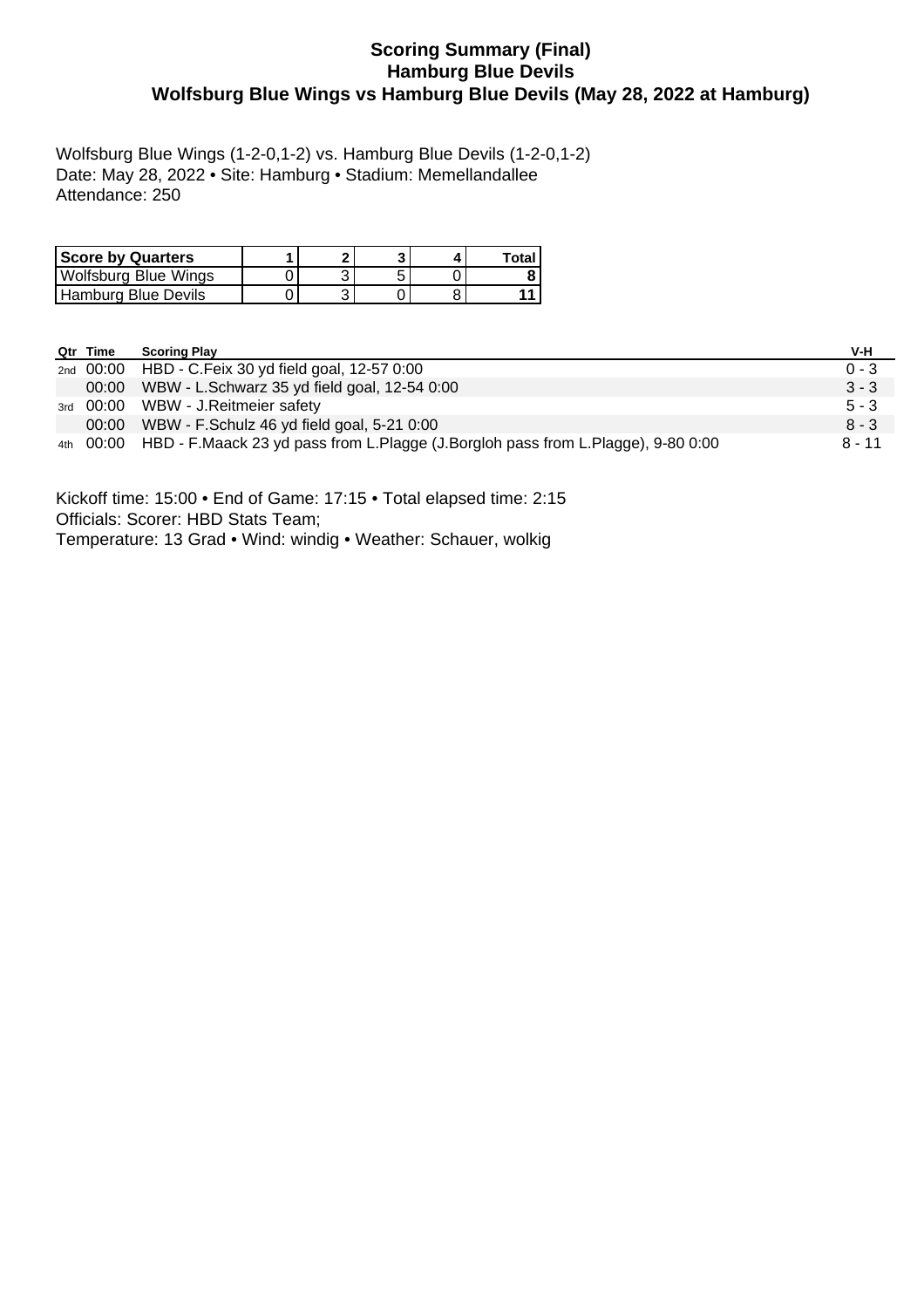## **Team Statistics (Final) Hamburg Blue Devils Wolfsburg Blue Wings vs Hamburg Blue Devils (May 28, 2022 at Hamburg)**

|                                | <b>WBW</b>     | <b>HBD</b>    |
|--------------------------------|----------------|---------------|
| <b>FIRST DOWNS</b>             | 7              | 13            |
| Rushing                        | 4              | 8             |
| Passing                        | 1              | 5             |
| Penalty                        | $\overline{2}$ | 0             |
| <b>NET YARDS RUSHING</b>       | 100            | 114           |
| <b>Rushing Attempts</b>        | 26             | 31            |
| Average Per Rush               | 3.8            | 3.7           |
| <b>Rushing Touchdowns</b>      | 0              | 0             |
| <b>Yards Gained Rushing</b>    | 104            | 157           |
| <b>Yards Lost Rushing</b>      | $\overline{4}$ | 43            |
| <b>NET YARDS PASSING</b>       | 27             | 166           |
| Completions-Attempts-Int       | $5 - 19 - 1$   | $10 - 20 - 1$ |
| Average Per Attempt            | 1.4            | 8.3           |
| <b>Average Per Completion</b>  | 5.4            | 16.6          |
| Passing Touchdowns             | 0              | 1             |
| <b>TOTAL OFFENSE YARDS</b>     | 127            | 280           |
| Total offense plays            | 45             | 51            |
| Average Gain Per Play          | 2.8            | 5.5           |
| Fumbles: Number-Lost           | $0 - 0$        | $1 - 1$       |
| Penalties: Number-Yards        | $1 - 5$        | $6 - 50$      |
| <b>PUNTS-YARDS</b>             | 5-243          | $3 - 95$      |
| Average Yards Per Punt         | 48.6           | 31.7          |
| Net Yards Per Punt             | 38.2           | 31.7          |
| Inside 20                      | 3              | 0             |
| 50+ Yards                      | 1              | 0             |
| <b>Touchbacks</b>              | $\overline{1}$ | 0             |
| Fair catch                     | 0              | 0             |
| KICKOFFS-YARDS                 | $3 - 175$      | 4-194         |
| Average Yards Per Kickoff      | 58.3           | 48.5          |
| Net Yards Per Kickoff          | 46.7           | 30.2          |
| <b>Touchbacks</b>              | 0              | 0             |
| Punt returns: Number-Yards-TD  | $0 - 0 - 0$    | $2 - 32 - 0$  |
| Average Per Return             | 0.0            | 16.0          |
| Kickoff returns: Number-Yds-TD | $3 - 73 - 0$   | $2 - 35 - 0$  |
| Average Per Return             | 24.3           | 17.5          |
| Interceptions: Number-Yds-TD   | $1 - 50 - 0$   | $1 - 9 - 0$   |
| Fumble Returns: Number-Yds-TD  | $0 - 0 - 0$    | $0 - 0 - 0$   |
| <b>Miscellaneous Yards</b>     | 0              | 0             |
| <b>Possession Time</b>         | 00:00          | 00:00         |
| <b>Third-Down Conversions</b>  | 2 of 11        | $2$ of $9$    |
| <b>Fourth-Down Conversions</b> | 0 of 1         | 1 of 2        |
| Red-Zone Scores-Chances        | $0-0$          | $0-0$         |
| Touchdowns                     | $0-0$          | 0-0           |
| Field goals                    | $0-0$          | $0-0$         |
| Sacks By: Number-Yards         | $0-0$          | 0-0           |
| <b>PAT Kicks</b>               | $0-0$          | 0-0           |
| <b>Field Goals</b>             | $2 - 2$        | $1 - 2$       |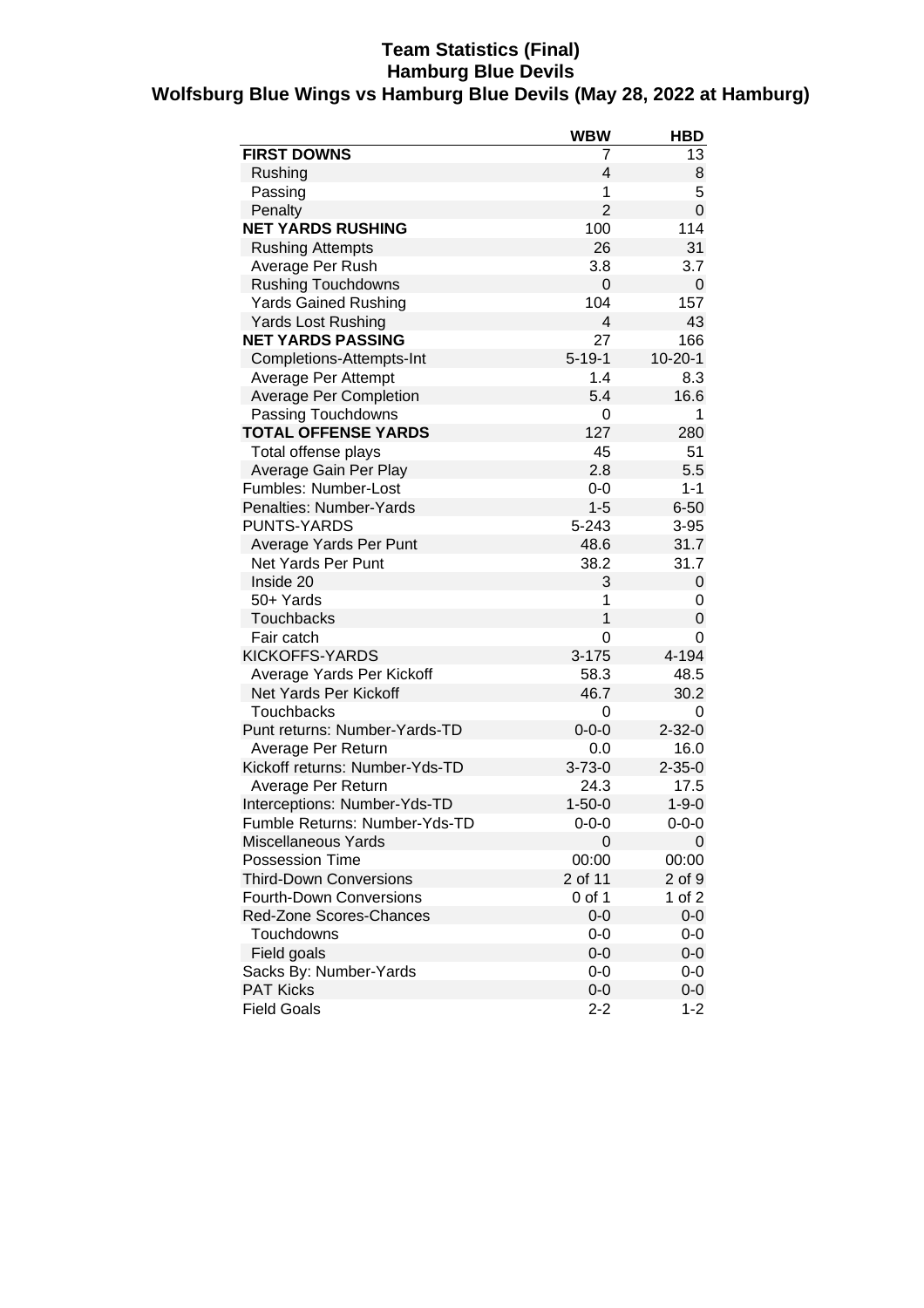# **Individual Statistics (Final) Hamburg Blue Devils Wolfsburg Blue Wings vs Hamburg Blue Devils (May 28, 2022 at Hamburg)**

### **Wolfsburg Blue Wings Hamburg Blue Devils**

| <b>Rushing</b>     | No. Gain Loss<br><b>Net</b><br>TD<br>Lg<br>Avg                          | <b>Rushing</b>     | No. Gain Loss<br>Net<br>TD<br>Lq                                                      | Avg                              |
|--------------------|-------------------------------------------------------------------------|--------------------|---------------------------------------------------------------------------------------|----------------------------------|
| M.Mannott          | 16<br>69<br>0<br>69<br>25<br>0<br>4.3                                   | S.Zurheide         | 27<br>10<br>66<br>3<br>63<br>0                                                        | 6.3                              |
| F.Schulz           | 8<br>32<br>28<br>0<br>4<br>8<br>3.5                                     | M.Fiedler          | 10<br>54<br>12<br>42<br>0<br>14                                                       | 4.2                              |
| D.Scalogna         | 2<br>3<br>3<br>3<br>1.5<br>0<br>0                                       | <b>B.Schuehler</b> | 8<br>0<br>8<br>8<br>1<br>0                                                            | 8.0                              |
| <b>Totals</b>      | 26<br>104<br>4<br>100<br>$\Omega$<br>25<br>3.8                          | M.Janneck          | 2<br>6<br>6<br>6<br>0<br>0                                                            | 3.0                              |
|                    |                                                                         | J.Zibull           | 1<br>4<br>0<br>4<br>4<br>0                                                            | 4.0                              |
|                    |                                                                         | L.Plagge           | $\overline{2}$<br>6<br>19<br>17<br>0<br>14                                            | 0.3                              |
|                    |                                                                         | T.Siewe            | 11<br>$-11$<br>1<br>0<br>0                                                            | $0 - 11.0$                       |
|                    |                                                                         | <b>Totals</b>      | 157<br>43<br>114<br>27<br>31<br>$\mathbf 0$                                           | 3.7                              |
| Passing            | $C-A-I$<br>TD<br>Yds<br>Long<br><b>Sack</b>                             | Passing            | $C-A-I$<br>Yds<br>TD<br>Long                                                          | <b>Sack</b>                      |
| F.Schulz           | $4 - 16 - 0$<br>21<br>$\mathbf 0$<br>10<br>0                            | L.Plagge           | $10 - 20 - 1$<br>166<br>$\mathbf{1}$<br>47                                            | $\overline{0}$                   |
| D.Scalogna         | $1 - 3 - 1$<br>6<br>0<br>6<br>0                                         | <b>Totals</b>      | $10 - 20 - 1$<br>$\mathbf{1}$<br>47<br>166                                            | $\overline{0}$                   |
| <b>Totals</b>      | $5 - 19 - 1$<br>$\mathbf 0$<br>10<br>$\Omega$<br>27                     |                    |                                                                                       |                                  |
| Receiving          | Yards<br>TD<br>No.<br>Long                                              | <b>Receiving</b>   | Yards<br>TD<br>No.<br>Long                                                            |                                  |
| M.Mannott          | 12<br>0<br>2<br>10                                                      | <b>B.Schuehler</b> | $\overline{\mathbf{c}}$<br>63<br>0<br>47                                              |                                  |
| F.Schulz           | 6<br>1<br>0<br>6                                                        | M.Pieper           | $\overline{c}$<br>49<br>45<br>0                                                       |                                  |
| J.Wagner           | 5<br>5<br>0<br>1                                                        | F.Maack            | 2<br>23<br>26<br>1                                                                    |                                  |
| D.Scalogna         | 4<br>4<br>0<br>1                                                        | J.Borgloh          | $\overline{c}$<br>16<br>11<br>0                                                       |                                  |
| Totals             | 5<br>27<br>0<br>10                                                      | M.Fiedler          | 1<br>8<br>0<br>8                                                                      |                                  |
|                    |                                                                         | F.Koy              | 4<br>0<br>1<br>$\overline{4}$                                                         |                                  |
|                    |                                                                         | <b>Totals</b>      | $\overline{47}$<br>10<br>166<br>1                                                     |                                  |
| Punting            | No.<br>Yds<br>Long<br>In20<br>TВ<br>Avg                                 | <b>Punting</b>     | In20<br>No.<br>Yds<br><b>Avg</b><br>Long                                              | TB                               |
| F.Schulz           | 5<br>3<br>243<br>48.6<br>59<br>1                                        | L.Plagge           | $\overline{c}$<br>69<br>34.5<br>45                                                    | 0<br>$\mathbf 0$                 |
| Totals             | 5<br>3<br>243<br>48.6<br>59<br>$\mathbf{1}$                             | T.Siewe            | 1<br>26.0<br>26<br>26                                                                 | 0<br>$\mathbf 0$                 |
|                    |                                                                         | <b>Totals</b>      | 3<br>95<br>31.7<br>45                                                                 | $\overline{0}$<br>$\overline{0}$ |
|                    | Punt<br><b>Kickoff</b><br>Intercept                                     |                    | Punt<br><b>Kickoff</b>                                                                | Intercept                        |
| <b>Returns</b>     | Lg No Yds<br>No Yds<br>Yds<br>No<br><b>Lg</b><br>Lg                     | <b>Returns</b>     | $Lg$ No<br>Lg No Yds<br>Yds<br>Yds<br>No                                              | <u>Lg</u>                        |
| F.Schulz           | 25<br>0<br>$\pmb{0}$<br>25<br>$\mathbf 0$<br>0<br>0<br>$\mathbf 1$<br>0 | M.Pieper           | $\overline{c}$<br>32<br>21<br>15<br>15<br>1<br>0                                      | 0<br>0                           |
| L.Schollbach       | 24<br>$\pmb{0}$<br>24<br>0<br>0<br>0<br>0<br>0<br>1                     | F.Koy              | 0<br>$\mathbf 0$<br>20<br>20<br> 0 <br>1<br>0                                         | $\pmb{0}$<br>0                   |
| J.Reitmeier        | 0<br>50<br>0<br>0<br>0<br>$\mathbf 0$<br>0<br>$\mathbf 1$<br>50         | M.Plagge           | 0<br>0<br>0<br>0<br>0<br>0<br>1                                                       | $\overline{9}$<br>9              |
| M.Mannott          | 0<br>$\overline{0}$<br>24<br>0<br>0<br>24<br>0<br>0                     | <b>Totals</b>      | $\overline{2}$<br>32<br>21<br>$\overline{2}$<br>35<br>20 <sub>l</sub><br>$\mathbf{1}$ | $\overline{9}$<br>9              |
| <b>Totals</b>      | 0<br>0<br>$\overline{0}$<br>3<br>73<br>25<br>50<br>$\mathbf{1}$<br>50   |                    |                                                                                       |                                  |
| <b>Field goals</b> | <b>Time</b><br><b>Dist</b><br><b>Result</b><br>Qtr                      | <b>Field goals</b> | <b>Time</b><br><b>Dist</b><br><b>Result</b><br>Qtr                                    |                                  |
| L.Schwarz          | 2nd<br>00:00<br>35 yards<br>Good                                        | C.Feix             | 00:00<br>Good<br>2 <sub>nd</sub><br>30 yards                                          |                                  |
| F.Schulz           | 00:00<br>3rd<br>46 yards<br>Good                                        | C.Feix             | 00:00<br>2nd<br>47 yards<br>Missed                                                    |                                  |
| <b>Kickoffs</b>    | Yards<br>Avg<br>No.<br>TВ<br><u>OB</u>                                  | <b>Kickoffs</b>    | <b>Yards</b><br>Avg<br>TB<br>No.<br><b>OB</b>                                         |                                  |
| L.Schwarz          | 3<br>$\mathbf{1}$<br>175<br>58.3<br>$\mathbf 0$                         | T.Siewe            | 3<br>48.3<br>$\pmb{0}$<br>145                                                         | 0                                |
|                    |                                                                         | C.Feix             | 49<br>49.0<br>0<br>1                                                                  | 0                                |
| All-purpose        | Rcv<br><b>PR</b><br><b>Total</b><br>Run<br>KR<br>IR                     | All-purpose        | Run<br><b>Rcv</b><br>KR<br><b>PR</b><br>IR                                            | <b>Total</b>                     |
| M.Mannott          | 12<br>24<br>0<br>$\mathbf 0$<br>105<br>69                               | M.Pieper           | 15<br>32<br>0<br>49<br>0                                                              | 96                               |
| F.Schulz           | 28<br>6<br>25<br>0<br>59<br>0                                           | <b>B.Schuehler</b> | 8<br>63<br>0<br>0<br>0                                                                | 71                               |
| J.Reitmeier        | 0<br>$\mathbf 0$<br>0<br>50<br>50<br>0                                  | S.Zurheide         | 63<br>0<br>0<br>0<br>0                                                                | 63                               |
| L.Schollbach       | 24<br>0<br>0<br>0<br>24<br>0                                            | M.Fiedler          | 42<br>8<br>0<br>0<br>0                                                                | 50                               |

FUMBLES: Wolfsburg Blue Wings-None. Hamburg Blue Devils-M.Fiedler 1-1.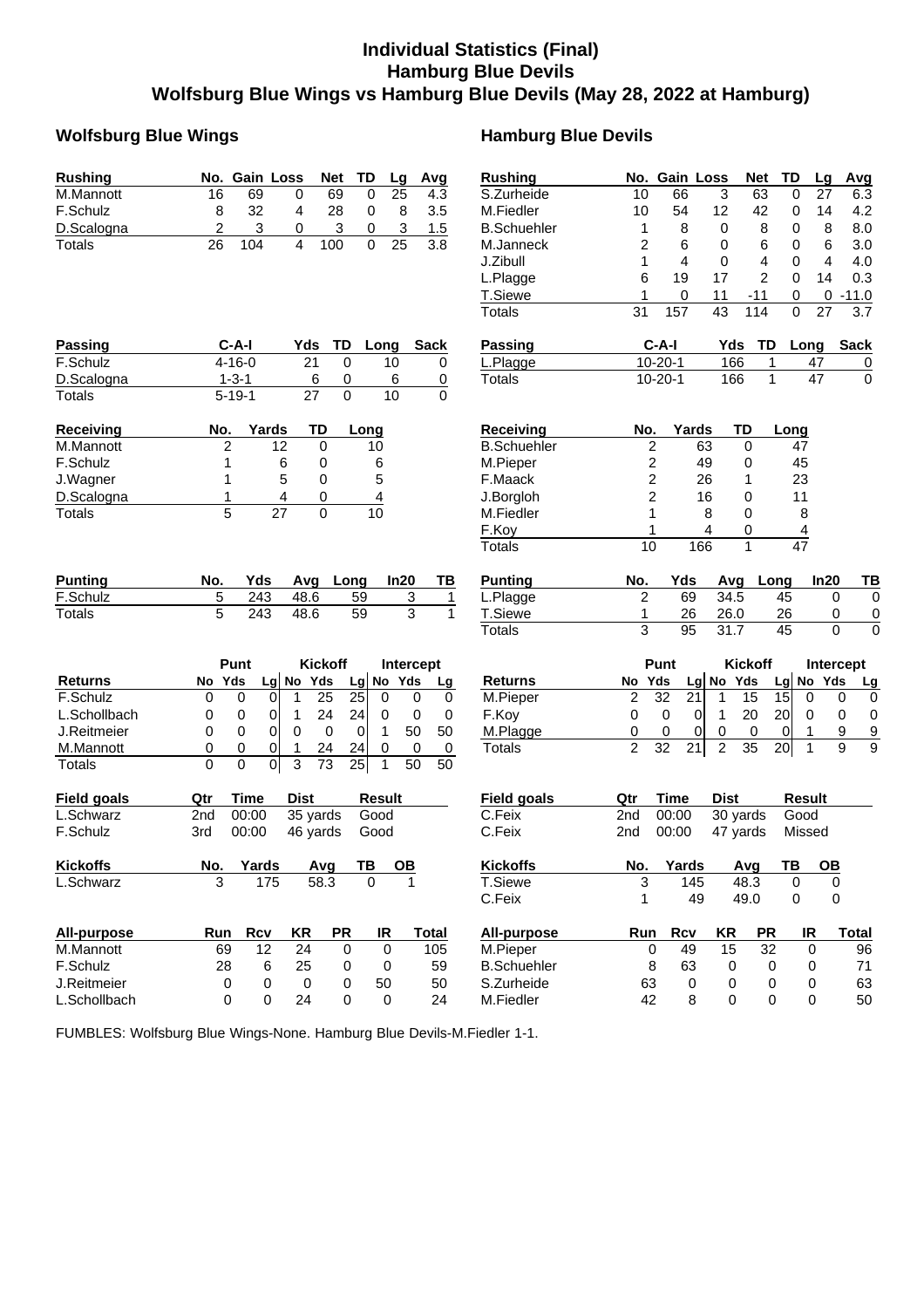#### **Defensive Statistics (Final) Hamburg Blue Devils Wolfsburg Blue Wings vs Hamburg Blue Devils (May 28, 2022 at Hamburg)**

|   | ## Wolfsburg Blue Wings | Solo           | Ast                 | Total                | Sacks-Yds                | <b>TFL-Yds</b> | FF.                      | <b>FR-Yds</b>            | Int-Yds                  | <b>BrUp</b>              | <b>Blks</b> | QBH |
|---|-------------------------|----------------|---------------------|----------------------|--------------------------|----------------|--------------------------|--------------------------|--------------------------|--------------------------|-------------|-----|
|   | 43 M.Moser              | 8              | 0                   | 8                    | $1.0 - 10$               | $2.0 - 20$     |                          |                          |                          |                          |             |     |
|   | 56 K.Bendig             | 7              | 0                   | 7                    |                          | $1.0 - 10$     |                          |                          |                          |                          |             |     |
|   | 59 S.Otte               | 6              | 0                   | 6                    |                          |                |                          |                          |                          |                          |             |     |
| 5 | J.Reitmeier             | 3              | 1                   | 4                    |                          | $1.0 - 11$     |                          |                          | $1 - 50$                 |                          |             |     |
|   | 21 L.Schwarz            | 3              | $\Omega$            | 3                    |                          |                |                          |                          |                          |                          |             |     |
|   | 17 J.Briese             | $\overline{2}$ | 1                   | 3                    |                          | $1.0 - 2$      | 1                        | $1 - 0$                  |                          |                          |             |     |
|   | 58 H.Dosdall            | 2              | $\Omega$            | $\overline{c}$       |                          |                |                          |                          |                          | $\overline{\phantom{a}}$ |             |     |
|   | 52 J.Jastram            | 1              | $\Omega$            | 1                    |                          | $1.0 - 3$      |                          |                          |                          |                          |             |     |
|   | 69 T.Steffens           |                | $\Omega$            |                      |                          |                |                          |                          |                          |                          |             |     |
|   | 10 M.Mosko              | 1              | $\Omega$            | 1                    |                          |                |                          |                          |                          | 1                        |             |     |
|   | 76 J.Krutzinna          |                | 0                   |                      |                          |                |                          |                          |                          |                          |             |     |
| 3 | M.Ashraf                |                | 0                   | 1                    | $\overline{\phantom{a}}$ |                | $\overline{\phantom{0}}$ |                          |                          |                          |             |     |
| 4 | V.Monkus                | 0              | 0                   | 0                    |                          |                |                          |                          |                          | 1                        |             |     |
|   | <b>Totals</b>           | 36             | $\overline{2}$      | $\overline{38}$      | $1.0 - 10$               | $6.0 - 46$     | 1                        | $1 - 0$                  | $1 - 50$                 | $\overline{2}$           | $\mathbf 0$ |     |
|   |                         |                |                     |                      |                          |                |                          |                          |                          |                          |             |     |
|   |                         |                |                     |                      |                          |                |                          |                          |                          |                          |             |     |
|   | ## Hamburg Blue Devils  | Solo           | Ast                 | Total                | Sacks-Yds                | <b>TFL-Yds</b> | FF                       | FR-Yds                   | Int-Yds                  | <b>BrUp</b>              | <b>Blks</b> | QBH |
|   | 18 B.Schuemann          | 6              | 0                   | 6                    | $1.0 - 4$                | $2.0 - 8$      |                          |                          |                          |                          |             |     |
|   | 49 B.Stuelten           | 4              | 1                   | 5                    |                          |                |                          |                          |                          | 1                        |             |     |
|   | 44 L.Wagner             | 4              | $\Omega$            | 4                    |                          |                |                          |                          |                          |                          |             |     |
|   | 23 M.Gietz              | 3              | $\Omega$            | 3                    |                          |                |                          |                          |                          |                          |             |     |
|   | 91 T.Siewe              | 3              | 0                   | 3                    |                          |                |                          |                          |                          |                          |             |     |
|   | 74 B.Beisker            | $\overline{2}$ | 1                   | 3                    |                          |                |                          |                          |                          |                          |             |     |
|   | 40 C.Feix               | $\overline{2}$ | $\Omega$            | $\overline{c}$       |                          |                |                          |                          |                          |                          |             |     |
|   | 92 F.Wilke              |                | 0                   | 1                    |                          |                |                          |                          |                          |                          |             |     |
|   | 55 A.Pruetz             |                | 0                   |                      |                          |                |                          |                          |                          |                          |             | 1   |
|   | 58 T.Long Otte          |                | $\Omega$            |                      |                          |                |                          |                          | $\overline{\phantom{a}}$ |                          |             |     |
|   | 22 M.Plagge             |                | 0                   |                      |                          |                |                          |                          | $1 - 9$                  |                          |             |     |
|   | 11 L.Plagge             |                | $\Omega$            | 1                    |                          |                |                          |                          |                          |                          |             |     |
|   | 35 N.Hentschel          | 0<br>29        | 0<br>$\overline{2}$ | 0<br>$\overline{31}$ | $1.0 - 4$                |                | $\overline{\phantom{a}}$ | $\overline{\phantom{a}}$ | $\overline{\phantom{a}}$ |                          | ٠           |     |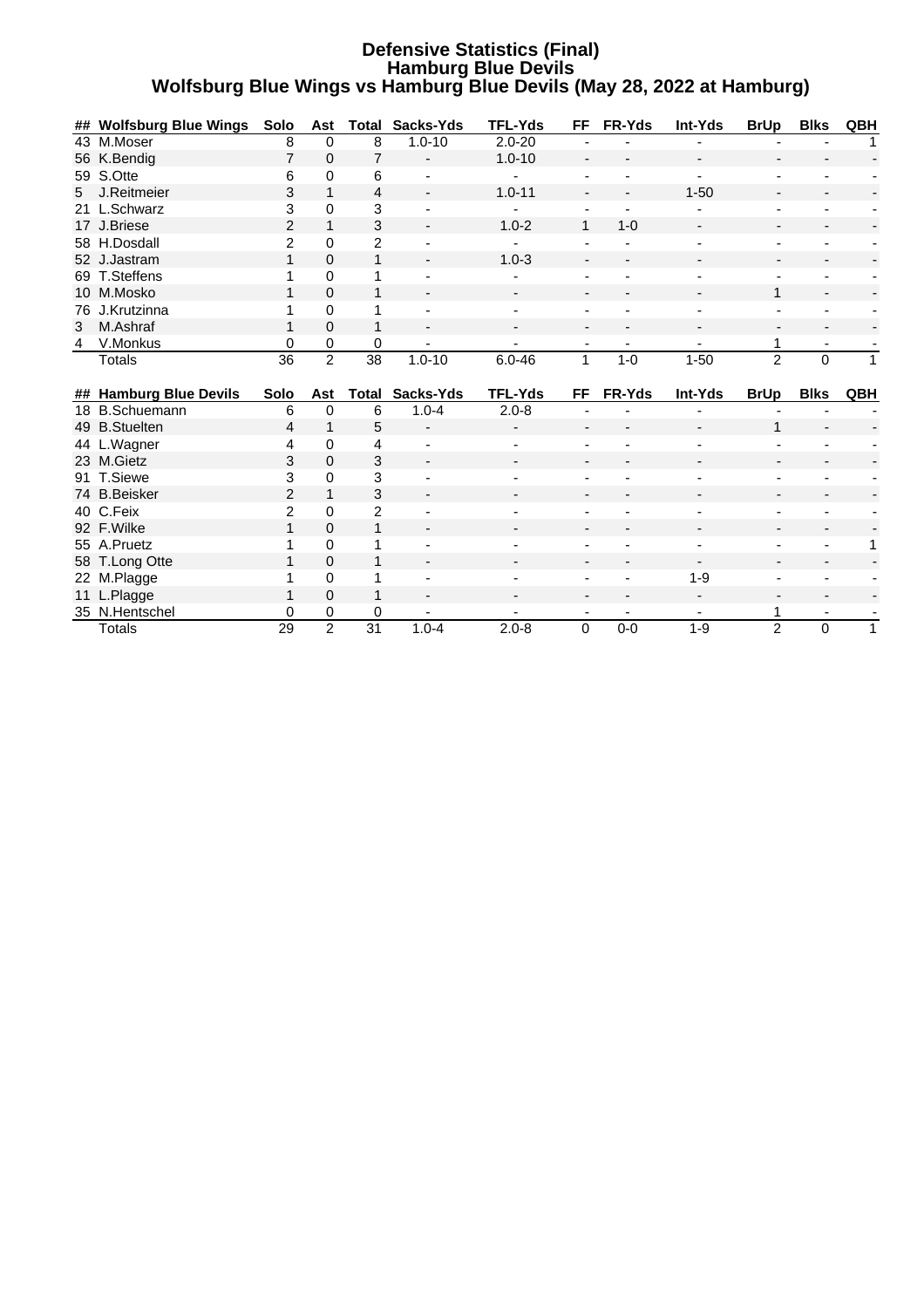## **Play-by-Play Summary (1st quarter) Wolfsburg Blue Wings vs Hamburg Blue Devils (May 28, 2022 at Hamburg)**

|                           | Blue Wings win the toss. HBD receives the ball                                            |                |
|---------------------------|-------------------------------------------------------------------------------------------|----------------|
| 1-10 WBW 35               | WBW ball on WBW35.                                                                        |                |
|                           | L.Schwarz kickoff 60 yards to the HBD5, M.Pieper return 15 yards to the HBD20.            |                |
| 1-10 HBD 20               | L.Plagge deep left pass complete to B.Schuehler for 47 yards to the WBW33, 1ST DOWN HBD   | <b>P1</b>      |
|                           | (L.Schwarz).                                                                              |                |
| <b>WBW 33</b><br>$1 - 10$ | M. Fiedler rush right end for 5 yards to the WBW28 (J. Briese).                           |                |
| $2 - 5$<br><b>WBW 28</b>  | M. Fiedler rush left end for 7 yards to the WBW21, 1ST DOWN HBD, out-of-bounds.           | R <sub>2</sub> |
| $1 - 10$<br><b>WBW 21</b> | L.Plagge short middle pass complete to F.Koy for 4 yards to the WBW17 (J.Reitmeier).      |                |
| $2 - 6$<br><b>WBW 17</b>  | L.Plagge short left pass complete to M.Pieper for 4 yards to the WBW13 (K.Bendig).        |                |
| $3 - 2$<br><b>WBW 13</b>  | M. Fiedler rush right tackle for 10 yards to the WBW3, 1ST DOWN HBD (L. Schwarz).         | R <sub>3</sub> |
| $1-G$<br><b>WBW 03</b>    | M. Fiedler rush left quard for no gain to the WBW3 (K. Bendig).                           |                |
| $2-G$<br><b>WBW 03</b>    | L.Plagge short right pass intercepted by J.Reitmeier at the WBW0, J.Reitmeier return 50   |                |
|                           | yards to the 50 yardline (L.Plagge).                                                      |                |
|                           | 8 plays, 77 yards, 0:00                                                                   |                |
| <b>WBW 50</b><br>$1 - 10$ | M.Mannott rush right tackle for 3 yards to the HBD47 (B.Stuelten).                        |                |
| <b>HBD 47</b><br>$2 - 7$  | M.Mannott rush left guard for 2 yards to the HBD45 (B.Stuelten).                          |                |
| $3-5$<br><b>HBD 45</b>    | D.Scalogna deep right pass intercepted by M.Plagge at the HBD35, M.Plagge return 9 yards  |                |
|                           | to the HBD44 (K.Bendig).                                                                  |                |
|                           | 3 plays, 5 yards, 0:00                                                                    |                |
| 1-10 HBD 44               | M. Fiedler rush right tackle for 4 yards to the HBD48 (J. Briese; J. Reitmeier).          |                |
| HBD 48<br>$2 - 6$         | L.Plagge deep left pass complete to B.Schuehler for 16 yards to the WBW36, 1ST DOWN HBD   | P <sub>4</sub> |
|                           | (S.Otte).                                                                                 |                |
| 1-10 WBW 36               | M. Fiedler rush right guard for loss of 2 yards to the WBW38, fumble forced by J. Briese, |                |
|                           | fumble by M. Fiedler recovered by WBW J. Briese at WBW38.                                 |                |
|                           | 3 plays, 18 yards, 0:00                                                                   |                |
| 1-10 WBW 38               | M.Mannott rush right guard for 3 yards to the WBW41 (L.Wagner).                           |                |
| <b>WBW 41</b><br>$2 - 7$  | M.Mannott rush left quard for 1 yard to the WBW42 (L.Wagner).                             |                |
| $3-6$<br><b>WBW 42</b>    | D.Scalogna rush up middle for 3 yards to the WBW45 (T.Long Otte).                         |                |
| $4 - 3$<br><b>WBW 45</b>  | F.Schulz punt 46 yards to the HBD9, M.Pieper return 21 yards to the HBD30 (J.Krutzinna).  |                |
|                           | 3 plays, 7 yards, 0:00                                                                    |                |
| 1-10 HBD 30               | M. Fiedler rush left guard for 2 yards to the HBD32 (H. Dosdall).                         |                |
| $2 - 8$<br><b>HBD 32</b>  | M. Fiedler rush left tackle for 12 yards to the HBD44, 1ST DOWN HBD (S.Otte).             | R <sub>5</sub> |
| $1 - 10$<br>HBD 44        | L.Plagge short right pass complete to J.Borgloh for 11 yards to the WBW45, 1ST DOWN HBD,  | P <sub>6</sub> |
|                           | out-of-bounds.                                                                            |                |
| 1-10 WBW 45               | M.Janneck rush right guard for 6 yards to the WBW39 (M.Moser).                            |                |
| $2 - 4$<br><b>WBW 39</b>  | L.Plagge short left pass incomplete to F.Koy (V.Monkus).                                  |                |
|                           | END OF 1st QUARTER: Hamburg Blue Devils 0, Wolfsburg Blue Wings 0                         |                |
|                           |                                                                                           |                |

|                        |       | Time<br>1st Downs<br><b>Conversions</b> |  |  |  |         |     |                |                  |                  |
|------------------------|-------|-----------------------------------------|--|--|--|---------|-----|----------------|------------------|------------------|
| <b>Quarter Summary</b> | Score | Poss                                    |  |  |  | 3rd     | 4th | <b>Rushing</b> | Passing          | <b>Penalties</b> |
| Wolfsburg Blue Wings   |       | 00:00                                   |  |  |  | $0 - 2$ | 0-0 | $5 - 12$       | ი-1-1-ი          | 0-0              |
| Hamburg Blue Devils    |       | 00:00                                   |  |  |  |         | 0-0 | 9-44           | $5 - 7 - 1 - 82$ | 0-0              |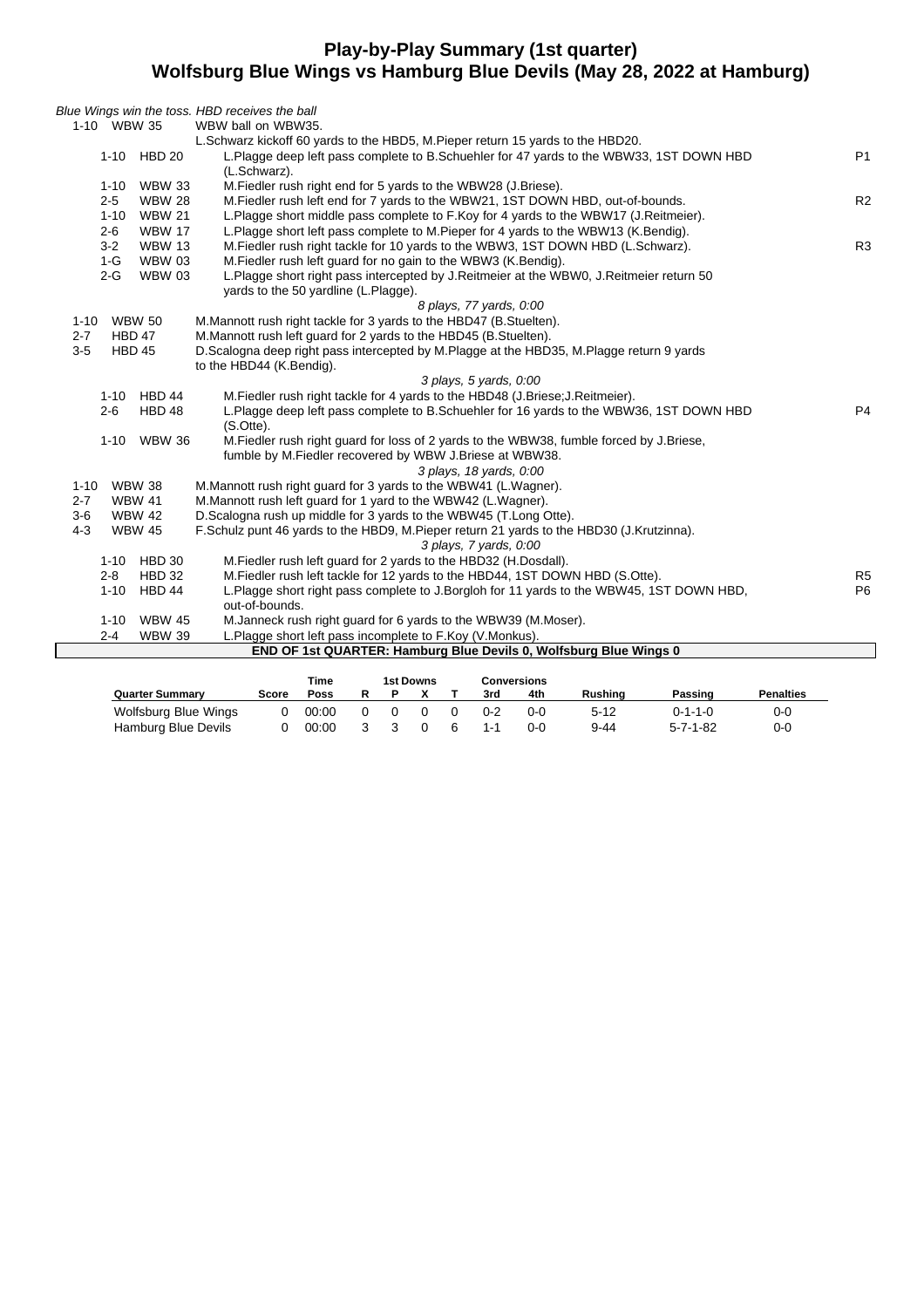## **Play-by-Play Summary (2nd quarter) Wolfsburg Blue Wings vs Hamburg Blue Devils (May 28, 2022 at Hamburg)**

|                  | $3 - 4$<br>3-4<br>4-4<br>1-10  | <b>WBW 39</b><br><b>WBW 39</b><br><b>WBW 39</b><br><b>WBW 31</b> | Start of 2nd quarter, clock 00:00.<br>L.Plagge short left pass incomplete to F.Maack.<br>B.Schuehler rush left end for 8 yards to the WBW31, 1ST DOWN HBD, out-of-bounds.<br>M. Fiedler rush right guard for 14 yards to the WBW17, 1ST DOWN HBD (S. Otte). | R7<br>R8       |
|------------------|--------------------------------|------------------------------------------------------------------|-------------------------------------------------------------------------------------------------------------------------------------------------------------------------------------------------------------------------------------------------------------|----------------|
|                  | 1-10                           | <b>WBW 17</b>                                                    | L.Plagge short left pass incomplete to J.Zibull.                                                                                                                                                                                                            |                |
|                  | 2-10                           | <b>WBW 17</b>                                                    | J. Zibull rush left tackle for 4 yards to the WBW13 (M. Moser).                                                                                                                                                                                             |                |
|                  | $3-6$                          | <b>WBW 13</b>                                                    | L.Plagge deep right pass incomplete to B.Schuehler.                                                                                                                                                                                                         |                |
|                  | 4-6                            | <b>WBW 13</b>                                                    | C.Feix field goal attempt from 30 GOOD, clock 00:00.<br>Hamburg Blue Devils 3, Wolfsburg Blue Wings 0                                                                                                                                                       |                |
|                  |                                |                                                                  | 12 plays, 57 yards, 0:00                                                                                                                                                                                                                                    |                |
|                  |                                |                                                                  | T. Siewe kickoff 56 yards to the WBW9, F. Schulz return 25 yards to the WBW34 (L. Wagner).                                                                                                                                                                  |                |
|                  | 1-10 WBW 34                    |                                                                  | D.Scalogna short middle pass complete to F.Schulz for 6 yards to the WBW40, out-of-bounds.                                                                                                                                                                  |                |
| $2 - 4$          | <b>WBW 40</b>                  |                                                                  | M.Mannott rush right guard for 1 yard to the WBW41 (B.Beisker;B.Stuelten).                                                                                                                                                                                  |                |
| $3 - 3$          | <b>WBW 41</b>                  |                                                                  | M.Mannott rush left guard for no gain to the WBW41 (B.Beisker).                                                                                                                                                                                             |                |
| $4 - 3$          | <b>WBW 41</b>                  |                                                                  | F.Schulz punt 42 yards to the HBD17, downed.                                                                                                                                                                                                                |                |
|                  |                                |                                                                  | 3 plays, 7 yards, 0:00                                                                                                                                                                                                                                      |                |
|                  | 1-10<br>$2 - 2$                | <b>HBD 17</b><br><b>HBD 25</b>                                   | L.Plagge short right pass complete to M.Fiedler for 8 yards to the HBD25 (T.Steffens).<br>L. Plagge deep right pass complete to M. Pieper for 45 yards to the WBW30, 1ST DOWN HBD<br>(M.Mosko).                                                             | P <sub>9</sub> |
|                  |                                | 1-10 WBW 30                                                      | L.Plagge deep left pass incomplete to B.Schuehler.                                                                                                                                                                                                          |                |
|                  |                                | 2-10 WBW 30                                                      | M.Janneck rush right guard for no gain to the WBW30 (M.Moser).                                                                                                                                                                                              |                |
|                  |                                | 3-10 WBW 30                                                      | L.Plagge deep left pass incomplete to B.Schuehler.                                                                                                                                                                                                          |                |
|                  |                                | 4-10 WBW 30                                                      | C. Feix field goal attempt from 47 MISSED - wide left, spot at WBW30, clock 00:00.                                                                                                                                                                          |                |
|                  |                                |                                                                  | 6 plays, 53 yards, 0:00                                                                                                                                                                                                                                     |                |
| 1-10             | <b>WBW 30</b>                  |                                                                  | F.Schulz short right pass complete to J.Wagner for 5 yards to the WBW35, out-of-bounds                                                                                                                                                                      |                |
| 2-5              | <b>WBW 35</b>                  |                                                                  | (L.Wagner).<br>F.Schulz short right pass complete to D.Scalogna for 4 yards to the WBW39 (C.Feix).                                                                                                                                                          |                |
| 3-1              | <b>WBW 39</b>                  |                                                                  | F.Schulz rush left tackle for 8 yards to the WBW47, 1ST DOWN WBW (M.Gietz).                                                                                                                                                                                 | R <sub>1</sub> |
| $1 - 10$         | <b>WBW 47</b>                  |                                                                  | F. Schulz rush right end for 6 yards to the HBD47, out-of-bounds.                                                                                                                                                                                           |                |
| $2 - 4$          | HBD 47                         |                                                                  | F.Schulz short right pass incomplete to M.Mannott.                                                                                                                                                                                                          |                |
| $3-4$            | HBD 47                         |                                                                  | F.Schulz short right pass complete to M.Mannott for 10 yards to the HBD37, 1ST DOWN WBW<br>(M.Gietz).                                                                                                                                                       | P <sub>2</sub> |
| 1-10             | HBD 37                         |                                                                  | M.Mannott rush left guard for 4 yards to the HBD33 (C.Feix).                                                                                                                                                                                                |                |
| $2 - 6$<br>1-10  | <b>HBD 33</b><br><b>HBD 18</b> |                                                                  | F.Schulz deep right pass incomplete to D.Scalogna, PENALTY HBD Defense Pass Interference<br>15 yards to the HBD18, 1ST DOWN WBW.<br>1st and 10.                                                                                                             | X <sub>3</sub> |
| 1-10             | HBD 18                         |                                                                  | F.Schulz short left pass complete to M.Mannott for 2 yards to the HBD16 (B.Schuemann).                                                                                                                                                                      |                |
| $2 - 8$          | <b>HBD 16</b>                  |                                                                  | Timeout Wolfsburg Blue Wings, clock 00:00.                                                                                                                                                                                                                  |                |
| $2 - 8$          | HBD 16                         |                                                                  | F.Schulz deep middle pass incomplete to P.Glietsch.                                                                                                                                                                                                         |                |
| $3 - 8$          | <b>HBD 16</b>                  |                                                                  | F.Schulz short left pass incomplete to L.Schollbach.                                                                                                                                                                                                        |                |
| $4 - 8$          | <b>HBD 16</b>                  |                                                                  | L.Schwarz field goal attempt from 35 GOOD, clock 00:00.                                                                                                                                                                                                     |                |
|                  |                                |                                                                  | Hamburg Blue Devils 3, Wolfsburg Blue Wings 3                                                                                                                                                                                                               |                |
|                  |                                |                                                                  | 12 plays, 54 yards, 0:00<br>L.Schwarz kickoff 60 yards to the HBD5, out-of-bounds, HBD ball on HBD35.                                                                                                                                                       |                |
|                  | 1-10 HBD 35                    |                                                                  | L.Plagge rush right tackle for 5 yards to the HBD40.                                                                                                                                                                                                        |                |
|                  | 2-5                            | HBD 40                                                           | Timeout Hamburg Blue Devils, clock 00:00.                                                                                                                                                                                                                   |                |
|                  | $2 - 5$                        | <b>HBD 40</b>                                                    | L.Plagge rush up middle for loss of 10 yards to the HBD30 (M.Moser) (M.Moser).                                                                                                                                                                              |                |
|                  | 3-15                           | <b>HBD 30</b>                                                    | Timeout Hamburg Blue Devils, clock 00:00.                                                                                                                                                                                                                   |                |
|                  | 3-15                           | <b>HBD 30</b>                                                    | L.Plagge rush left end for 14 yards to the HBD44 (J.Reitmeier).                                                                                                                                                                                             |                |
|                  | 4-1                            | HBD 44                                                           | PENALTY HBD False Start 5 yards to the HBD39.                                                                                                                                                                                                               |                |
|                  | 4-6                            | <b>HBD 39</b>                                                    | PENALTY HBD False Start 5 yards to the HBD34.                                                                                                                                                                                                               |                |
|                  | 4-11                           | HBD 34                                                           | L.Plagge punt 24 yards to the WBW42, downed.                                                                                                                                                                                                                |                |
|                  |                                |                                                                  | 3 plays, minus 1 yard, 0:00                                                                                                                                                                                                                                 |                |
| 1-10<br>$2 - 10$ | <b>WBW 42</b><br><b>WBW 42</b> |                                                                  | F.Schulz deep right pass incomplete to J.Wagner (B.Stuelten).<br>Timeout Wolfsburg Blue Wings, clock 00:00.                                                                                                                                                 |                |
|                  | 2-10 WBW 42                    |                                                                  | F. Schulz rush right end for no gain to the WBW42 (M. Plagge).                                                                                                                                                                                              |                |
|                  |                                |                                                                  | End of half, clock 00:00.                                                                                                                                                                                                                                   |                |
|                  |                                |                                                                  | 2 plays, 0 yards, 0:00                                                                                                                                                                                                                                      |                |
|                  |                                |                                                                  | END OF 2nd QUARTER: Hamburg Blue Devils 3, Wolfsburg Blue Wings 3                                                                                                                                                                                           |                |
|                  |                                |                                                                  |                                                                                                                                                                                                                                                             |                |

|                        |       | Time  | 1st Downs<br>Conversions |  |  |     |            |                |                   |                  |
|------------------------|-------|-------|--------------------------|--|--|-----|------------|----------------|-------------------|------------------|
| <b>Quarter Summary</b> | Score | Poss  |                          |  |  | 3rd | 4th        | <b>Rushing</b> | Passing           | <b>Penalties</b> |
| Wolfsburg Blue Wings   |       | 00:00 |                          |  |  | 2-4 | <u>ດ-ດ</u> | 6-19           | $5 - 10 - 0 - 27$ | 0-0              |
| Hamburg Blue Devils    |       | 00:00 |                          |  |  | በ-4 |            | 7-35           | $2 - 7 - 0 - 53$  | $3 - 25$         |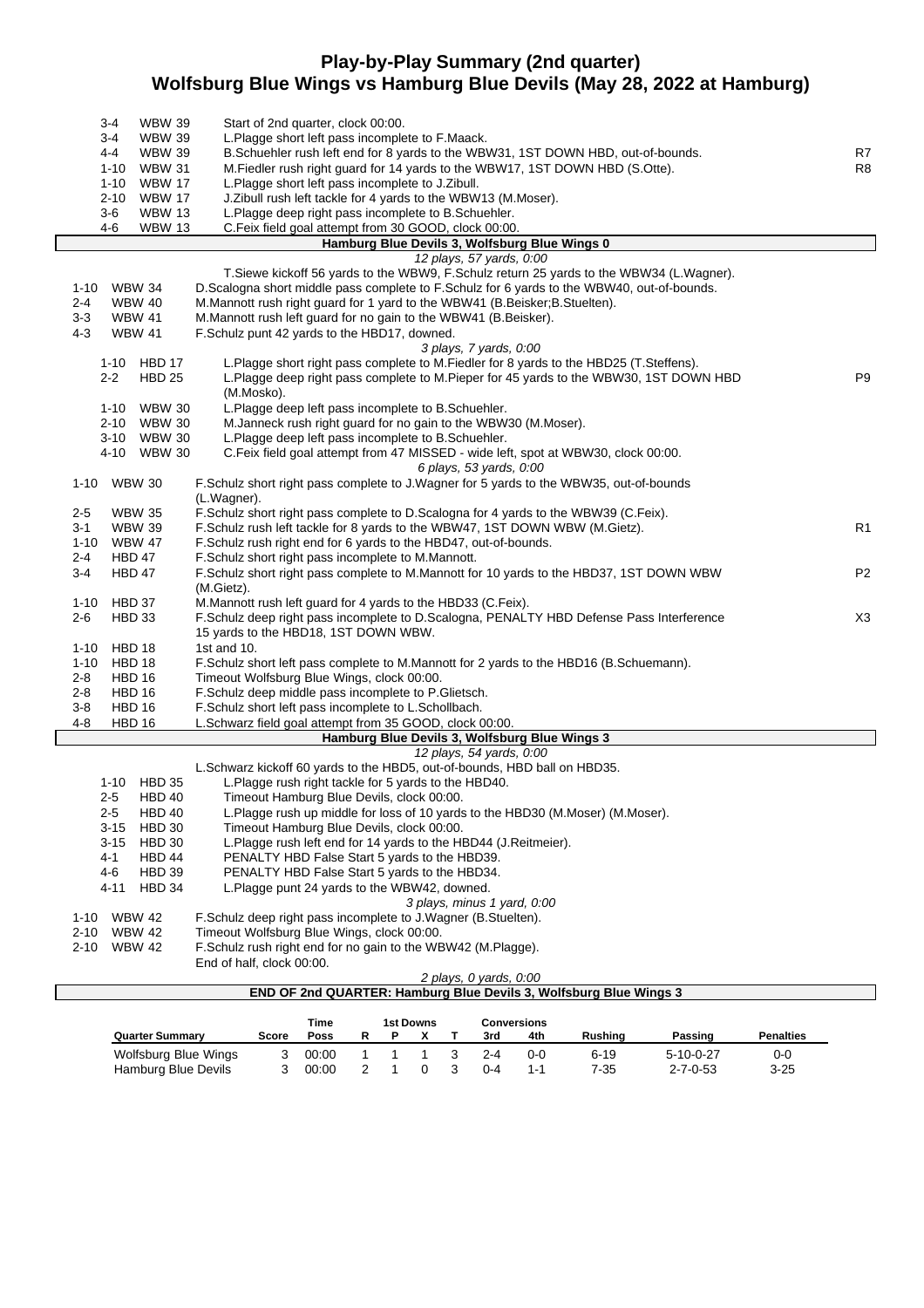## **Play-by-Play Summary (3rd quarter) Wolfsburg Blue Wings vs Hamburg Blue Devils (May 28, 2022 at Hamburg)**

|                              | Start of 3rd quarter, clock 00:00, HBD ball on HBD35.                                                                                                |    |
|------------------------------|------------------------------------------------------------------------------------------------------------------------------------------------------|----|
|                              | T.Siewe kickoff 59 yards to the WBW6, M.Mannott return 24 yards to the WBW30 (M.Gietz).                                                              |    |
| <b>WBW 30</b><br>1-10        | F. Schulz short left pass incomplete to J. Wagner.                                                                                                   |    |
| 2-10<br><b>WBW 30</b>        | F.Schulz short right pass incomplete to P.Glietsch.                                                                                                  |    |
| <b>WBW 30</b><br>3-10        | F.Schulz rush right tackle for 4 yards to the WBW34.                                                                                                 |    |
| 4-6<br><b>WBW 34</b>         | F.Schulz punt 59 yards to the HBD7, downed.                                                                                                          |    |
|                              | 3 plays, 4 yards, 0:00                                                                                                                               |    |
| HBD 07<br>1-10               | S. Zurheide rush right guard for 8 yards to the HBD15 (K. Bendig).                                                                                   |    |
| $2 - 2$<br><b>HBD 15</b>     | S.Zurheide rush right guard for 1 yard to the HBD16 (K.Bendig).                                                                                      |    |
| <b>HBD 16</b><br>3-1         | S.Zurheide rush right guard for no gain to the HBD16 (M.Ashraf).                                                                                     |    |
| 4-1<br><b>HBD 16</b>         | PENALTY HBD Delay of Game 5 yards to the HBD11.                                                                                                      |    |
| $4 - 6$<br><b>HBD 11</b>     | T. Siewe rush up middle for loss of 11 yards to the HBD0 (J. Reitmeier), J. Reitmeier                                                                |    |
|                              | safety, clock 00:00.                                                                                                                                 |    |
|                              | Wolfsburg Blue Wings 5, Hamburg Blue Devils 3                                                                                                        |    |
|                              | 4 plays, minus 7 yards, 0:00                                                                                                                         |    |
|                              | T.Siewe kickoff 30 yards to the 50 yardline, downed.                                                                                                 |    |
| 1-10 WBW 50                  | F.Schulz rush right end for 5 yards to the HBD45, out-of-bounds.                                                                                     |    |
| $2 - 5$<br><b>HBD 45</b>     | PENALTY HBD Personal Foul 15 yards to the HBD30, 1ST DOWN WBW.                                                                                       | X4 |
| $1 - 10$<br><b>HBD 30</b>    | F.Schulz deep left pass incomplete to P.Glietsch.                                                                                                    |    |
| 2-10<br>HBD 30               | F.Schulz rush left end for 1 yard to the HBD29, out-of-bounds (B.Schuemann), QB hurry by                                                             |    |
|                              | A.Pruetz.                                                                                                                                            |    |
| $3-9$<br><b>HBD 29</b>       | F.Schulz deep middle pass incomplete to D.Scalogna.                                                                                                  |    |
| 4-9<br><b>HBD 29</b>         | F.Schulz field goal attempt from 46 GOOD, clock 00:00.                                                                                               |    |
|                              | Wolfsburg Blue Wings 8, Hamburg Blue Devils 3                                                                                                        |    |
|                              | 5 plays, 21 yards, 0:00                                                                                                                              |    |
|                              | L.Schwarz kickoff 55 yards to the HBD10, F.Koy return 20 yards to the HBD30 (S.Otte).                                                                |    |
| 1-10 HBD 30<br>2-20 HBD 20   | M. Fiedler rush right tackle for loss of 10 yards to the HBD20 (K. Bendig).                                                                          |    |
| 3-20 HBD 20                  | L.Plagge short right pass incomplete to M.Fiedler (M.Mosko).<br>L.Plagge rush right end for loss of 5 yards to the HBD15, out-of-bounds, QB hurry by |    |
|                              | M.Moser.                                                                                                                                             |    |
| 4-25 HBD 15                  | L.Plagge punt 45 yards to the WBW40, downed.                                                                                                         |    |
|                              | 3 plays, minus 15 yards, 0:00                                                                                                                        |    |
| 1-10 WBW 40                  | F.Schulz short right pass incomplete.                                                                                                                |    |
| <b>WBW 40</b><br>2-10        | F.Schulz short right pass incomplete to D.Scalogna (N.Hentschel).                                                                                    |    |
| 3-10<br><b>WBW 40</b>        | PENALTY HBD Defense Offside 5 yards to the WBW45.                                                                                                    |    |
| $3-5$<br><b>WBW 45</b>       | F.Schulz short right pass incomplete to P.Glietsch.                                                                                                  |    |
| 4-5<br><b>WBW 45</b>         | F.Schulz punt 47 yards to the HBD8, M.Pieper return 11 yards to the HBD19, out-of-bounds.                                                            |    |
|                              | 3 plays, 5 yards, 0:00                                                                                                                               |    |
| 1-10 HBD 19                  | S. Zurheide rush right guard for 5 yards to the HBD24 (M. Moser).                                                                                    |    |
| HBD <sub>24</sub><br>$2 - 5$ | L.Plagge short right pass incomplete to F.Maack.                                                                                                     |    |
| HBD <sub>24</sub><br>35      | L.Plagge deep right pass incomplete to L.Heinsen.                                                                                                    |    |
| $4-5$<br><b>HBD 24</b>       | T. Siewe punt 26 yards to the 50 yardline, out-of-bounds.                                                                                            |    |
|                              | 3 plays, 5 yards, 0:00                                                                                                                               |    |
| 1-10 WBW 50                  | M.Mannott rush right guard for 4 yards to the HBD46 (T.Siewe).                                                                                       |    |
| $2 - 6$<br>HBD 46            | M.Mannott rush left guard for 1 yard to the HBD45 (T.Siewe).                                                                                         |    |
| $3-5$<br>HBD 45              | F.Schulz rush left end for loss of 4 yards to the HBD49 (B.Schuemann) (B.Schuemann).                                                                 |    |
|                              | END OF 3rd QUARTER: Wolfsburg Blue Wings 8, Hamburg Blue Devils 3                                                                                    |    |
|                              |                                                                                                                                                      |    |

|                        |       | Time  |            | 1st Downs |         | <b>Conversions</b> |                |                 |                  |
|------------------------|-------|-------|------------|-----------|---------|--------------------|----------------|-----------------|------------------|
| <b>Quarter Summary</b> | Score | Poss  |            |           | 3rd     | 4th                | <b>Rushing</b> | Passinɑ         | <b>Penalties</b> |
| Wolfsburg Blue Wings   |       | 00:00 | $^{\circ}$ |           | $0 - 3$ | ი-ი                | 6-11           | 0-7-0-0         | 0-0              |
| Hamburg Blue Devils    |       | 00:00 |            |           | $0 - 3$ | 0-1                | $7-(-12)$      | $0 - 3 - 0 - 0$ | $3 - 25$         |